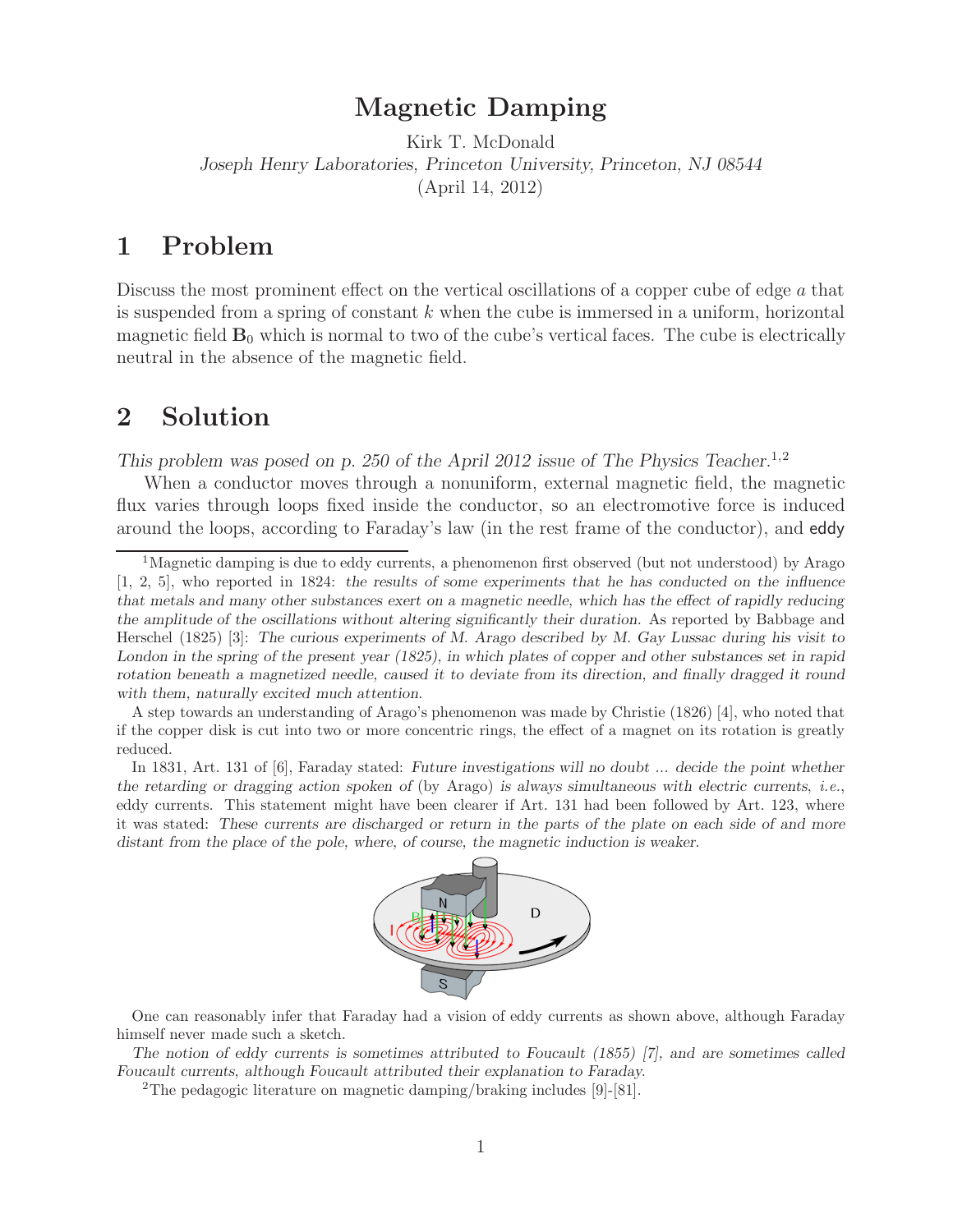currents flow.<sup>3</sup> The Lorentz force on these eddy currents, due to the external magnetic field, opposes the motion, and one speaks of magnetic braking/damping.<sup>4</sup> This effect is (ultra)relativistic, being of order  $v^2/c^2$ , where v is the speed of the conductor and c is the speed of light in vacuum. While such relativistic effects are generally small for "ordinary" velocities, the eddy current density obeys  $J = \sigma E$ , where the conductivity  $\sigma$  for good conductors approaches  $c^2/v^2$  when measured in Gaussian units, such that eddy-current braking is a rare example of an important (ultra)relativistic correction at low velocities.

In the present problem the magnetic field is spatially uniform, so the magnetic flux through a moving loop does not change, and no eddy currents develop. Yet, there exists a very weak magnetic-damping effect, as discussed below.

The cube has mass  $m = \rho a^3$ , where  $\rho$  is the mass density of copper, so in the absence of the magnetic field it oscillates vertically with angular frequency,

$$
\omega = \sqrt{\frac{k}{m}}.\tag{1}
$$

When the oscillations have amplitude  $A$  the vertical velocity has the form,

$$
v(t) = A\omega e^{i\omega t},\tag{2}
$$

which is surely small in magnitude compared to the speed of light c in vacuum.

In the instantaneous rest frame of the cube there appears to be a horizontal electric field of (time-dependent) magnitude,

$$
E_0(t) \approx \frac{v(t)B_0}{c} = \frac{AB_0 \,\omega \,e^{i\omega t}}{c} \tag{3}
$$

(to order  $v/c$ , and in Gaussian units),<sup>5</sup> whose direction is perpendicular to that of  $\mathbf{B}_0$ , and hence normal to two faces of the cube. Assuming that the frequency  $\omega$  is low enough that the magnetic field penetrates into the copper cube, the electric field (3) exists throughout its interior, and adds to the electric field  $E_1 \approx 4\pi Q/a^2$  associated with surface charge Q (to be determined). The total electric field  $E = E_0 + E_1$  gives rise to electrical current density of magnitude  $J = \sigma E$  where  $\sigma \approx 6 \times 10^{17}$  s is the electrical conductivity of copper.<sup>6</sup> As a consequence, an electrical current,

$$
I(t) = a^2 J = a^2 \sigma E,\tag{4}
$$

<sup>&</sup>lt;sup>3</sup>Eddy currents can be induced in conductors at rest by time-dependent magnetic fields. The Lorentz force on the eddy currents can then lead to (dramatic) motion of the conductor, as in Elihu Thomson's jumping ring (1884) [86]-[129]. Here, the magnetic force does the work on the ring.

A small such effect was observed by Ampère and de la Rive in 1821-22 [82, 83], but was largely ignored. A brief mention of this was made by Verdet (1872), sec. 209, p. 357 of [84]. This neglected lore was recounted by Thompson (1894) in [90].

<sup>4</sup>For another example of this phenomenon by the author, see [46].

<sup>5</sup>A lab-frame argument is that the Lorentz force on the conduction electrons can be thought of as due to an effective electric field, given by eq. (3).

<sup>&</sup>lt;sup>6</sup>At high frequencies the conductivity  $\sigma$  has a significant imaginary part, which we neglect in the present low-frequency example.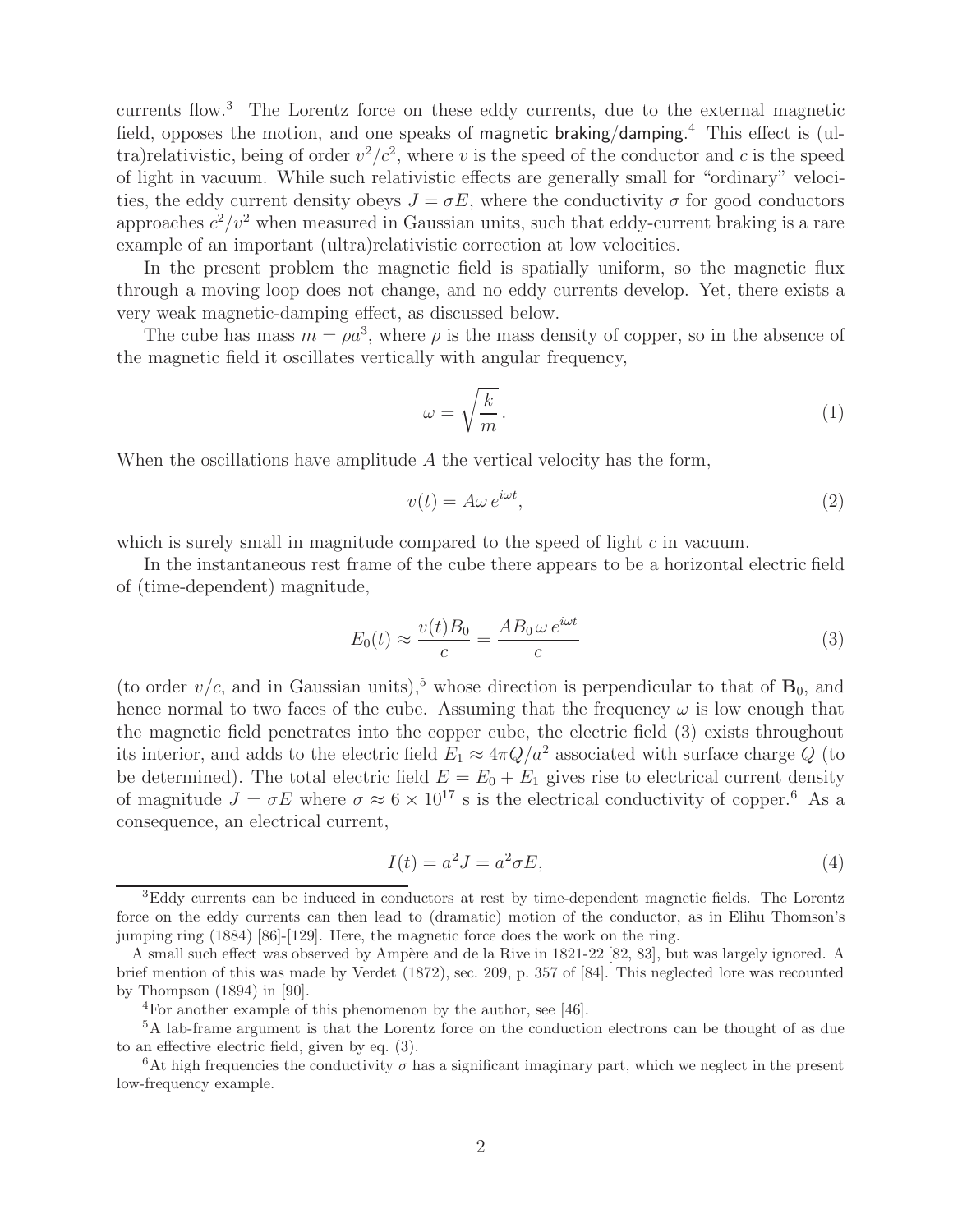flows through the copper cube, along the direction of the electric field. This current leads to an accumulation of charge on the faces of the cube normal to the electric field,

$$
Q(t) = \int I \, dt = -\frac{ia^2 \sigma E}{\omega},\tag{5}
$$

and this surface-charge distribution leads to electric field,

$$
E_1(t) \approx \frac{4\pi Q(t)}{a^2} = -\frac{4\pi i \sigma E}{\omega},\qquad(6)
$$

The total electric field inside the cube is,

$$
E = E_0 + E_1 \approx E_0 - \frac{4\pi i \sigma E}{\omega},\qquad(7)
$$

*i.e.*,

$$
E \approx \frac{E_0}{1 + 4\pi i \sigma/\omega} \approx -\frac{i\omega E_0}{4\pi\sigma} = -\frac{i\omega^2 AB_0 e^{i\omega t}}{4\pi\sigma c}.
$$
 (8)

The electric current is,

$$
I(t) = a^2 \sigma E \approx -\frac{i a^2 \omega^2 A B_0 e^{i\omega t}}{4\pi c},
$$
\n(9)

independent of the conductivity  $\sigma$ .<sup>7</sup>

The copper cube presents electrical resistance,

$$
R = \frac{1}{a\sigma} \tag{11}
$$

to the current flow, and heat is generated at the time-average rate,

$$
\langle P \rangle = \frac{|I|^2 R}{2} = \frac{a^3 \omega^4 A^2 B_0^2}{32\pi^2 c^2 \sigma} \equiv C A^2, \qquad (12)
$$

where,

$$
C = \frac{a^3 \omega^4 B_0^2}{2c^2 \sigma} = \frac{k^2 B_0^2}{32\pi c^2 \rho^2 \sigma}.
$$
\n(13)

This is an effect at order  $v^2/c^2$ , and will be extremely small due to the additional presence of the large conductivity  $\sigma$  in the denominator.<sup>8</sup>

$$
I(t) = \frac{dQ}{dt} \approx \frac{a^2}{4\pi} \frac{dE_0}{dt} = \frac{i a^2 \omega^2 A B_0 e^{i\omega t}}{4\pi c}.
$$
\n(10)

However, this argument fails when eddy currents are present, so care is required in using it.

<sup>&</sup>lt;sup>7</sup>The result (9) could be gotten more quickly by arguing that the electric field in the interior of a good conductor is essentially zero, so that there must be charge  $\pm Q \approx \pm a^2 E_0/4\pi$  on the faces of the cubes normal to  $E_0$  to "short out" this field. Then, the current in the interior of the cube is,

<sup>&</sup>lt;sup>8</sup>When eddy currents are generated the surface charge is negligible, and a factor of  $\sigma$  appears in the numerator rather than the denominator of the expression for  $\langle P \rangle$ .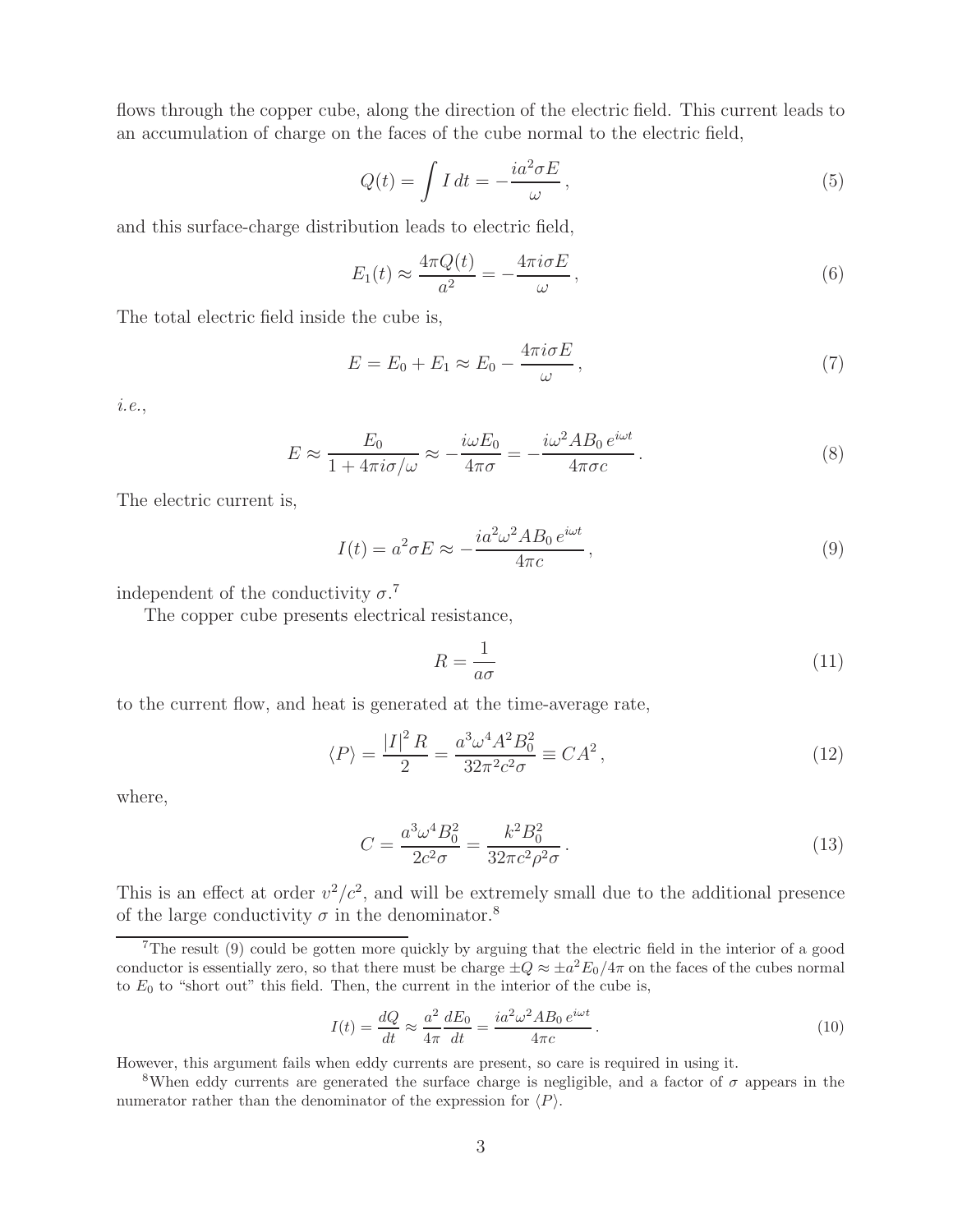The energy deposition  $(12)$  results in a gradual decrease of the amplitude A of oscillation, as the energy  $U$  of the oscillation system is,<sup>9</sup>

$$
U(t) = kA^2(t). \tag{14}
$$

Then, the energy-loss equation  $dU/dt = - \langle P \rangle$  leads to,

$$
\frac{dA^2}{dt} = -\frac{CA^2}{k},\tag{15}
$$

whose solution is,

$$
A = A_0 e^{-t/\tau},\tag{16}
$$

with (large!) damping time constant,

$$
\tau = 2k/C = \frac{64\pi^2 c^2 \rho^2 \sigma}{k B_0^2}.
$$
\n(17)

For parameters typical of laboratory experiments, the time constant  $\tau$  is larger than the age of the Universe.

## **2.1** Other Effects at Order  $v^2/c^2$

Even for  $\mathbf{B} = 0$  the "relativistic mass" increase with velocity implies that the angular frequency of oscillation is smaller than  $\sqrt{k/m}$  by a term of order  $v^2/c^2$ .

For nonzero magnetic field the angular frequency is also slightly reduced by the vertical Lorentz force on the horizontal current discussed above.

Whether the tiny frequency shift or the very weak magnetic damping is the more prominent effect is a matter of opinion.

## **References**

#### **Refernces to Magnetic Damping**

[1] F. Arago, *L'action que les corps aimant´es et ceux qui ne le sont pas exercent les uns sur les autres*, Ann. Chim. Phys. **27**, 363 (1824),

http://kirkmcd.princeton.edu/examples/EM/arago\_acp\_27\_363\_24.pdf

*Mr. Arago orally communicates the results of some experiments that he has conducted on the influence that metals and many other substances exert on a magnetic needle, which has the effect of rapidly reducing the amplitude of the oscillations without altering significantly their duration. He promises, on this subject, a detailed memoir.* See also p. 445 of [8].

<sup>&</sup>lt;sup>9</sup>We ignore the tiny change in the magnetic field energy due to the field associated with the current  $(9)$ .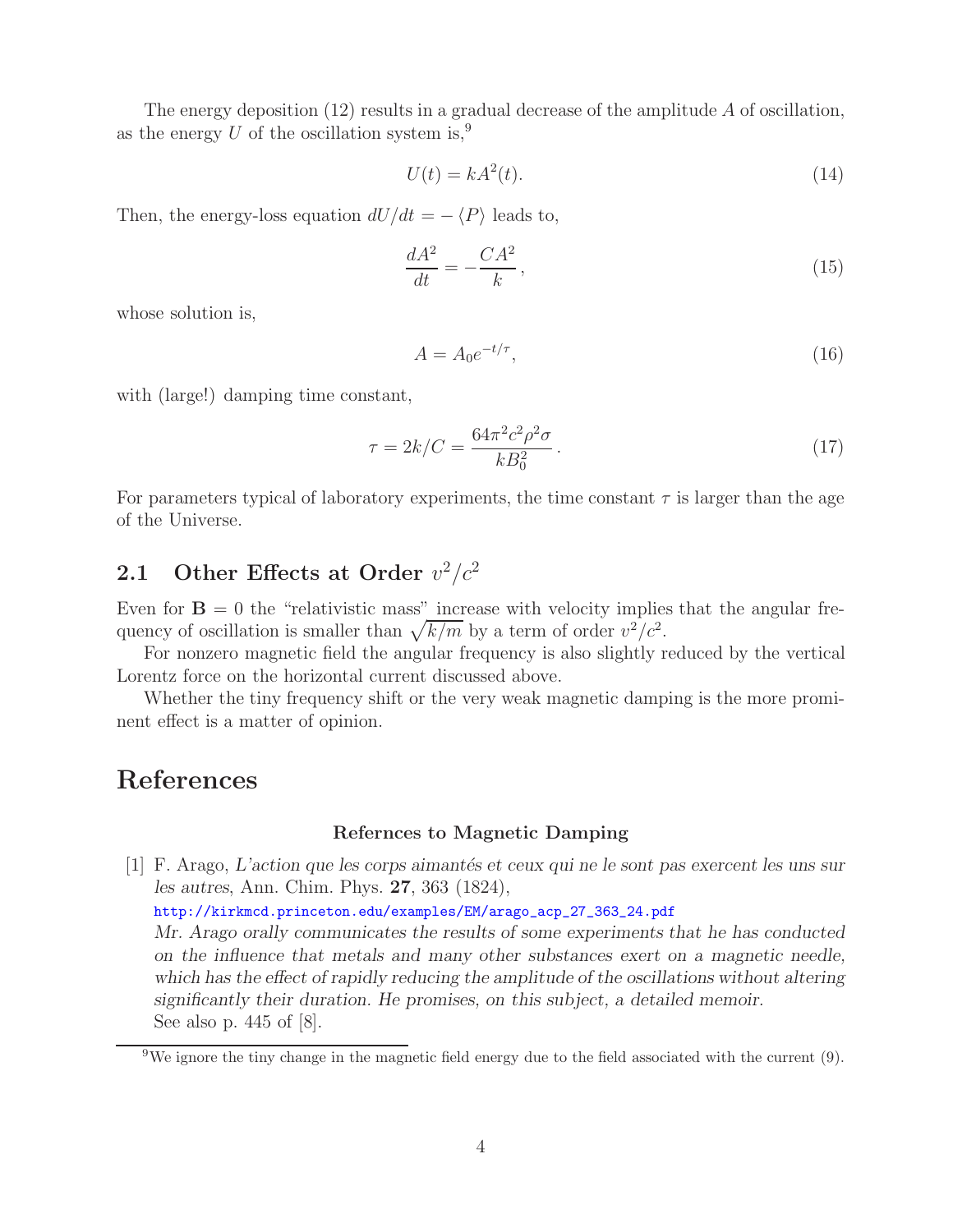- [2] F. Arago, *L'action que les corps aimantés et ceux qui ne le sont pas exercent les uns sur les autres*, Ann. Chim. Phys. **28**, 325 (1825), http://kirkmcd.princeton.edu/examples/EM/arago\_acp\_28\_325\_25.pdf http://kirkmcd.princeton.edu/examples/EM/arago\_acp\_28\_325\_25\_english.pdf
- [3] C. Babbage and J.F.W. Herschel, *Account of the repetition of M. Arago's experiments on the magnetism manifested by various substances during the act of rotation*, Phil. Trans. Roy. Soc. London **115**, 467 (1825), http://kirkmcd.princeton.edu/examples/EM/babbage\_ptrsl\_115\_467\_25.pdf
- [4] S.H. Christie, *On the mutual action of the particles of magnetic bodies, and on the law of variation of the magnetic forces generated at dfferent distances during rotation*, Phil. Trans. Roy. Soc. London **117**, 71 (1827), http://kirkmcd.princeton.edu/examples/EM/christie\_ptrsl\_117\_71\_27.pdf
- [5] F. Arago, *Note concernant les Ph´enom`enes magn´etiques auxquels le mouvement donne naissance*, Ann. Chim. Phys. **32**, 213 (1826), http://kirkmcd.princeton.edu/examples/EM/arago\_acp\_32\_213\_26.pdf
- [6] M. Faraday, *Experimental Researches in Electricity*, Phil. Trans. Roy. Soc. London **122**, 125 (1832), kirkmcd.princeton.edu/examples/EM/faraday\_ptrsl\_122\_163\_32.pdf
- [7] L. Foucault, *De la chaleur produite par l'influence de l'aimant sur les corps en mouvement*, Comptes Rendus Acad. Sci. **41**, 450 (1855), http://kirkmcd.princeton.edu/examples/EM/foucault\_cras\_41\_450\_55.pdf
- [8] W.F. Magie, *A Source Book in Physics* (Harvard U. Press, 1963), http://kirkmcd.princeton.edu/examples/EM/magie\_63.pdf
- [9] H.R. Hertz, *Uber der Verteilung der Electtricität auf der Oberfläche bewegter Leiter*, Ann. d. Phys. **13**, 266 (1881), http://kirkmcd.princeton.edu/examples/EM/hertz\_ap\_13\_266\_81.pdf http://kirkmcd.princeton.edu/examples/EM/hertz\_ap\_13\_266\_81\_english.pdf
- [10] H. Lamb, *On Electrical Motions in a Spherical Conductor*, Phil. Trans. Roy. Soc. London A **174**, 519 (1883), http://kirkmcd.princeton.edu/examples/EM/lamb\_ptrsla\_174\_519\_83.pdf
- [11] L.V. King *Electromagnetic shielding at radio frequencies*, Phil. Mag. **15**, 201 (1933), http://kirkmcd.princeton.edu/examples/EM/king\_pm\_15\_201\_33.pdf
- [12] W.R. Smythe, *On Eddy Currents in a Rotating Disk*, Trans. Am. Inst. Elec. Eng. **61**, 42 (1942), http://kirkmcd.princeton.edu/examples/EM/smythe\_taiee\_61\_681\_42.pdf
- [13] J.R. Wait, *A conducting sphere in a time varying magnetic field*, Geophysics **16**, 666 (1951), http://kirkmcd.princeton.edu/examples/EM/wait\_geophysics\_16\_666\_51.pdf
- [14] J.R. Reitz, *Forces on Moving Magnets due to Eddy Currents*, J. Appl. Phys. **41**, 2067 (1970), http://kirkmcd.princeton.edu/examples/EM/reitz\_jap\_41\_2067\_70.pdf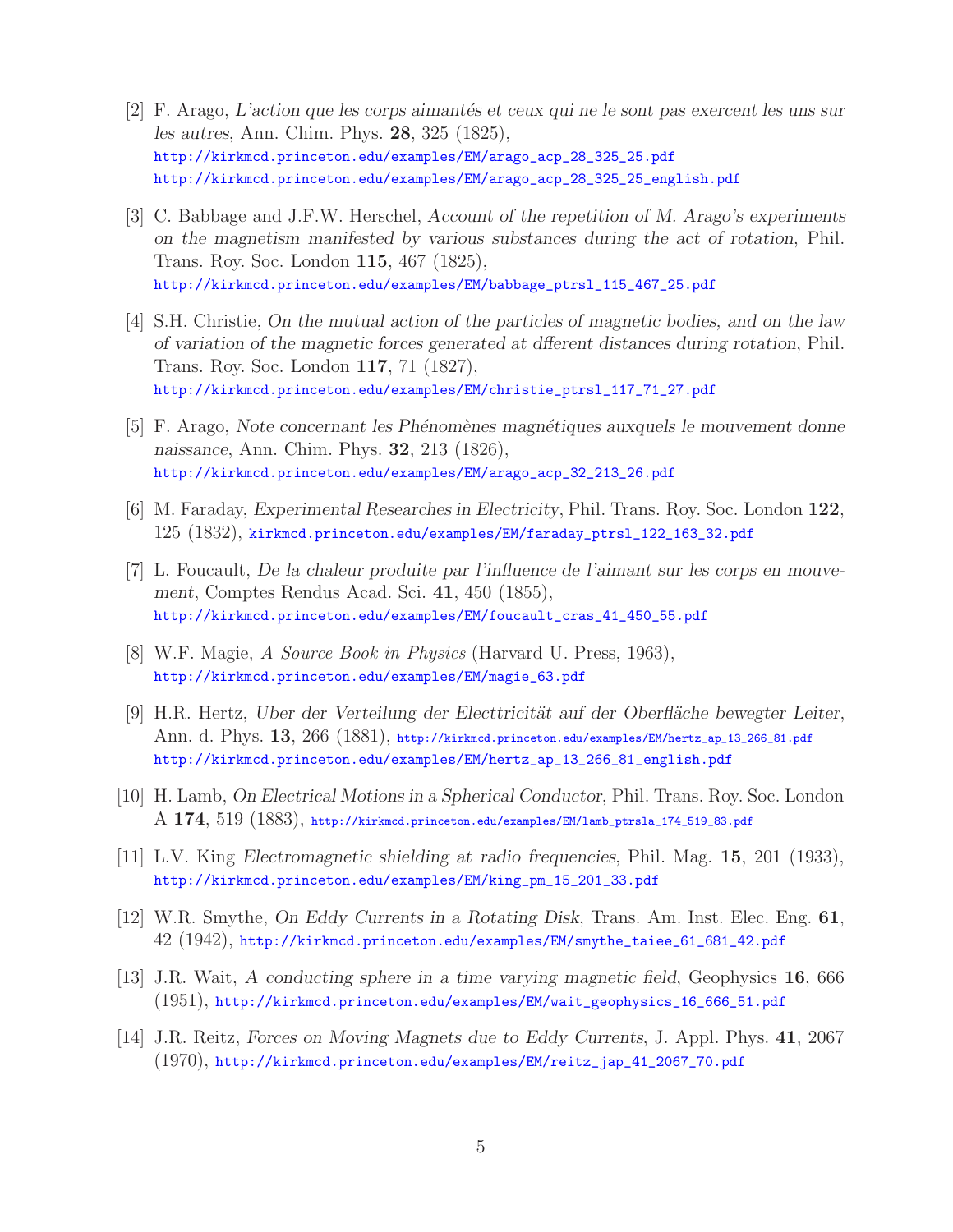- [15] J.W. Luquire, W.E. Deed and C.V. Dodd, *Axially Symmetric Eddy Currents in a Spherical Conductor*, J. Appl. Phys. **41**, 3976 (1970), http://kirkmcd.princeton.edu/examples/EM/luquire\_jap\_41\_3976\_70.pdf
- [16] L.C. Davis and J.R. Reitz, *Eddy Currents in Finite Conducting Sheets*, J. Appl. Phys. **42**, 4119 (1971), http://kirkmcd.princeton.edu/examples/EM/davis\_jap\_42\_4119\_71.pdf
- [17] J.R. Reitz and L.C. Davis, *Force on a Rectangular Coil Moving above a Conducting Slab*, J. Appl. Phys. **43**, 1547 (1972), http://kirkmcd.princeton.edu/examples/EM/reitz\_jap\_43\_1547\_72.pdf
- [18] P.L. Richards and M. Tinkham, *Magnetic Suspension and Propulsion Systems for High-Speed Transportation*, J. Appl. Phys. **43**,2680 (1972), http://kirkmcd.princeton.edu/examples/EM/richards\_jap\_43\_2680\_72.pdf
- [19] L.C. Davis, *Drag force on a magnet moving near a thin conductor*, J. Appl. Phys. **43**, 4256 (1972), http://kirkmcd.princeton.edu/examples/EM/davis\_jap\_43\_4256\_72.pdf
- [20] G. Wouch and A.E. Lord Jr, *Eddy currents: Levitation, metal detectors, and induction heating*, Am. J. Phys. **46**, 464 (1978), http://kirkmcd.princeton.edu/examples/EM/wouch\_ajp\_46\_464\_78.pdf
- [21] M.P. Perry and T.B. Jones, *Eddy current induction in a solid conducting cylinder with a transverse magnetic field*, IEEE Trans. Magn. **14**, 227 (1978), http://kirkmcd.princeton.edu/examples/EM/perry\_ieeetm\_14\_227\_78.pdf
- [22] W.T. Doyle and R. Gibson, *Demonstration of eddy current forces*, Am. J. Phys. **47**, 470 (1979), http://kirkmcd.princeton.edu/examples/EM/doyle\_ajp\_47\_470\_79.pdf
- [23] J. Walker and W.H. Wells, *Drag Force on a Conducting Spherical Drop in a Nonuniform Magnetic Field*, ORNL/TN-6976 (Sept. 1979), http://physucs.princeton.edu/~mcdonald/examples/fluids/walker\_ornl\_tm6976\_79.pdf
- [24] J.R. Gosselin, P. Rochon and N. Gauthier, *Study of eddy currents in a cylindrical wire: an undergraduate laboratory experiment*, Am. J. Phys. **50**, 440 (1982), http://kirkmcd.princeton.edu/examples/EM/gosselin\_ajp\_50\_440\_82.pdf
- [25] C. Emson, J. Simkin and C. Trowbridge, *Further developments in three dimensional Eddy current analysis*, IEEE Trans. Mag. **21**, 2231 (1987), http://kirkmcd.princeton.edu/examples/EM/emson\_ieee\_tm\_21\_2231\_85.pdf
- [26] H.D. Wiederick *et al.*, *Magnetic braking: Simple theory and experiment*, Am. J. Phys. **55**, 500 (1987), http://kirkmcd.princeton.edu/examples/EM/wiederick\_ajp\_55\_500\_87.pdf
- [27] J.R. Bowler, *Eddy current calculations using half-space Green's functions*, J. Appl. Phys. **61**, 833 (1987), http://kirkmcd.princeton.edu/examples/EM/bowler\_jap\_61\_833\_87.pdf
- [28] W.M. Saslow, *Electromechanical implications of Faraday's law: A problem collection*, Am. J. Phys. **55**, 986 (1987), http://kirkmcd.princeton.edu/examples/EM/saslow\_ajp\_55\_986\_87.pdf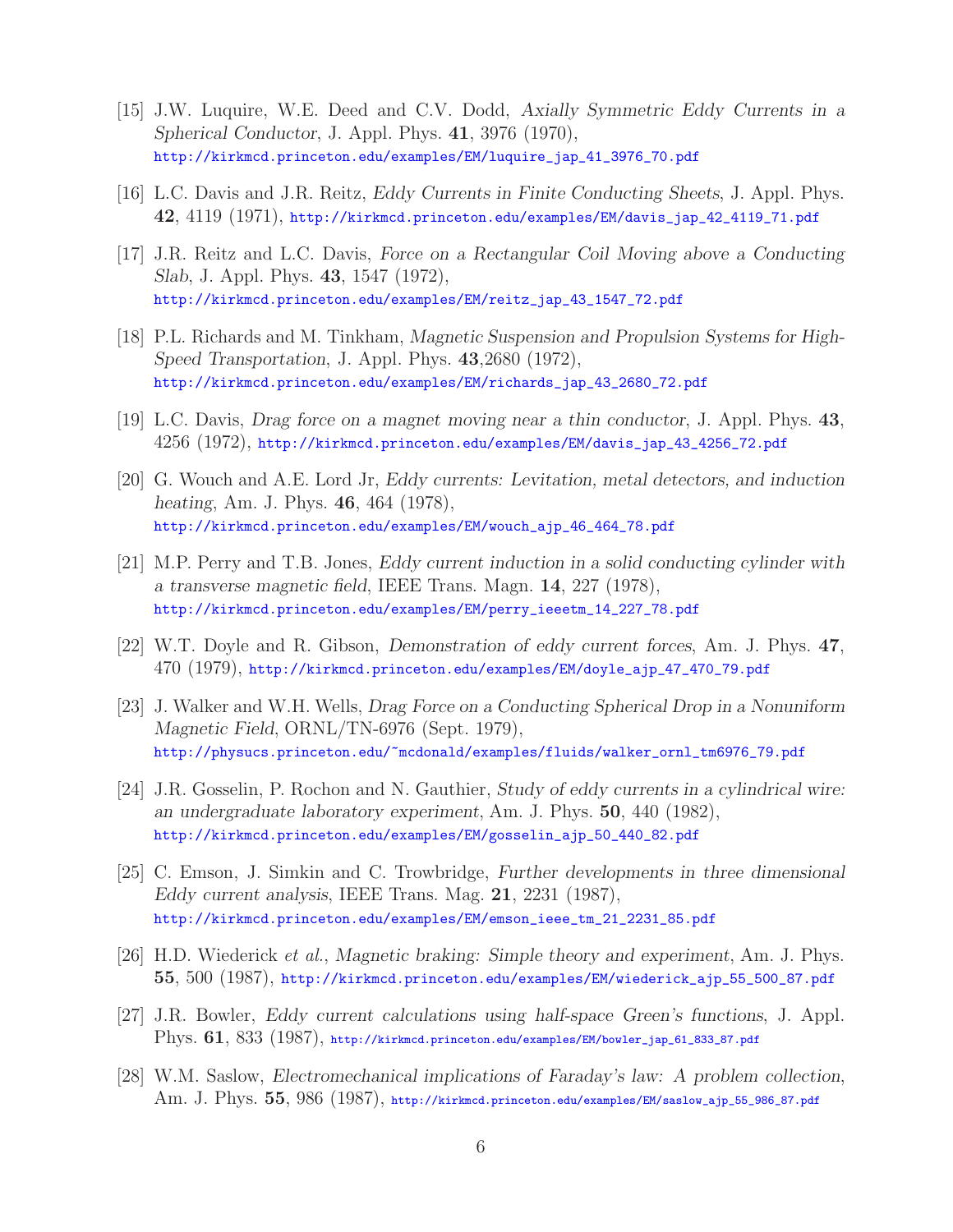- [29] M.A. Heald, *Magnetic braking: Improved theory*, Am. J. Phys. **56**, 521 (1988), http://kirkmcd.princeton.edu/examples/EM/heald\_ajp\_56\_521\_88.pdf
- [30] S. Fahy, C. Kittel and S.G. Louie, *Electromagnetic screening by metals*, Am. J. Phys. **56**, 989 (1988), http://kirkmcd.princeton.edu/examples/EM/fahy\_ajp\_56\_989\_88.pdf
- [31] K. Weigelt, *Expressions for solution of the Laplace and Helmholtz equations in threedimensional eddy-current problems*, Ark. Elek. **72**, 195 (1989), http://kirkmcd.princeton.edu/examples/EM/weigelt\_ae\_72\_195\_89.pdf
- [32] J.H. Wouterse, *Critical torque and speed of eddy current brake with widely separated soft iron poles*, IEE Proc. B **138**, 153 (1991), http://kirkmcd.princeton.edu/examples/EM/wouterse\_ieeepb\_138\_153\_91.pdf
- [33] W.M. Saslow, *How a superconductor supports a magnet, how magnetically "soft iron attracts a magnet, and eddy currents for the uninitiated*, Am. J. Phys. **59**, 16 (1991), http://kirkmcd.princeton.edu/examples/EM/saslow\_ajp\_59\_16\_91.pdf
- [34] J.A.M. Clack and T.P. Toepker, *Magnetic Induction Experiment*, Phys. Teach. **28**, 236 (1990), http://kirkmcd.princeton.edu/examples/EM/clack\_pt\_28\_236\_90.pdf
- [35] M. Marcuso *et al.*, *Magnetic drag in the quasistatic limit: A computational method*, Am. J. Phys. **59**, 1118 (1991), http://kirkmcd.princeton.edu/examples/EM/marcuso\_ajp\_59\_1118\_91.pdf
- [36] M. Marcuso *et al.*, *Magnetic drag in the quasistatic limit: Experimental data and analysis*, Am. J. Phys. **59**, 1123 (1991), http://kirkmcd.princeton.edu/examples/EM/marcuso\_ajp\_59\_1123\_91.pdf
- [37] W.M. Saslow, *Maxwells theory of eddy currents in thin conducting sheets, and applications to electromagnetic shielding and MAGLEV*, Am. J. Phys. **60**, 693 (1992), http://kirkmcd.princeton.edu/examples/EM/saslow\_ajp\_60\_693\_92.pdf
- [38] K.R. Davey, *Equivalent Surface Sources Using the Second Order Vector Potential Formulation*, IEEE Trans. Mag. **29**, 1337 (1993), http://kirkmcd.princeton.edu/examples/EM/davey\_ieeetm\_29\_1337\_93.pdf
- [39] S.J. Norton and J.L. Bowler, *Theory of eddy current inversion*, J. Appl. Phys. **73**, 501 (1993), http://kirkmcd.princeton.edu/examples/EM/norton\_jap\_73\_501\_93.pdf
- [40] C.S. MacLatchy, P. Backman and L. Bogan, *A quantitative magnetic braking experiment*, Am. J. Phys. **61**, 1096 (1993), http://kirkmcd.princeton.edu/examples/EM/maclatchy\_ajp\_61\_1096\_93.pdf
- [41] J.A. Manzanares *et al.*, *An experiment on magnetic induction pulses*, Am. J. Phys. **62**, 702 (1994), http://kirkmcd.princeton.edu/examples/EM/manzanares\_ajp\_62\_702\_94.pdf
- [42] L.H. Cadwell, *Magnetic damping: Analysis of an eddy current brake using an airtrack*, Am. J. Phys. **64**, 917 (1996), http://kirkmcd.princeton.edu/examples/EM/cadwell\_ajp\_64\_917\_96.pdf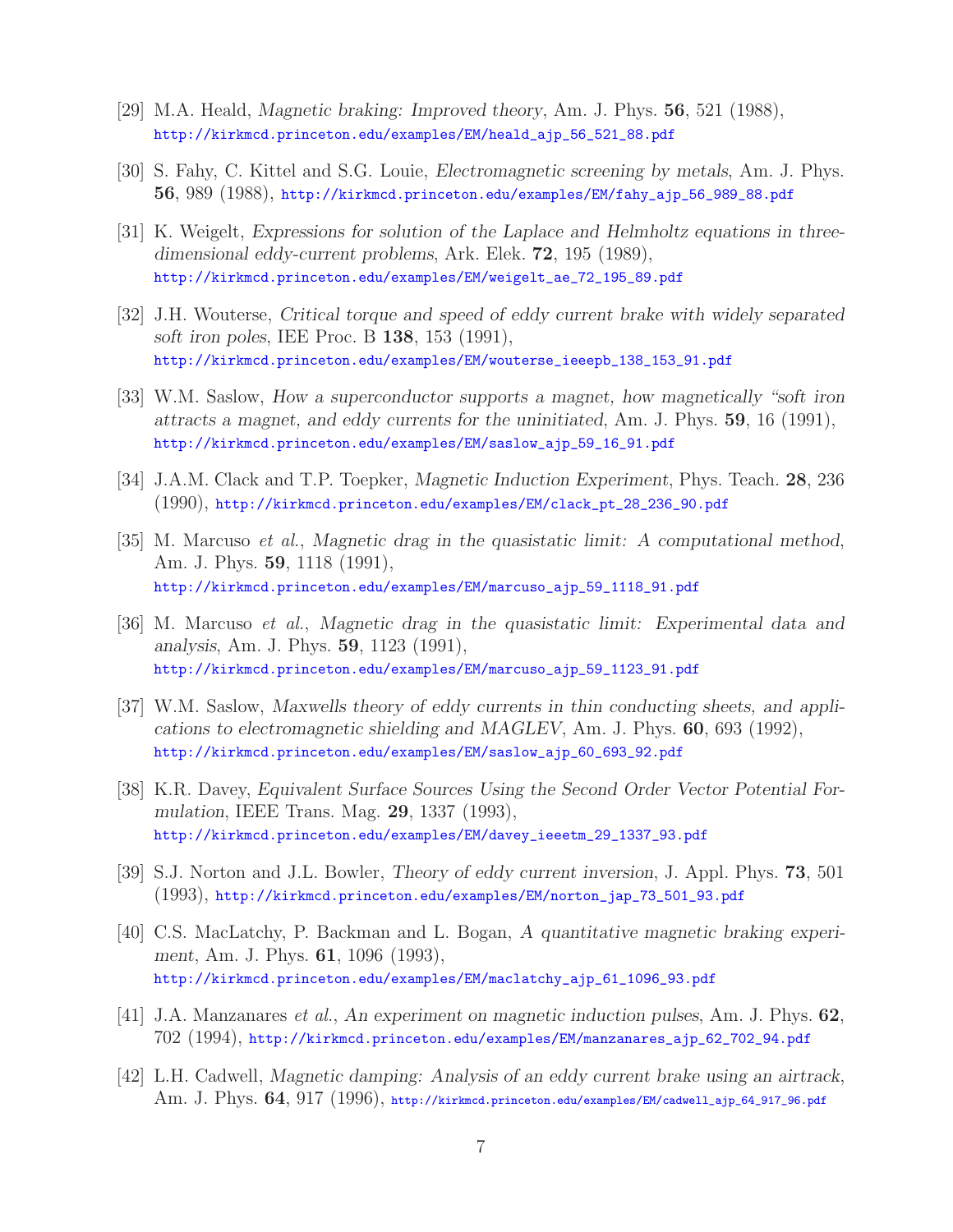- [43] T.P. Theodoulidis *et al.*, *Analytical and Numerical Solution of the Eddy-Current Problem in Spherical Coordinates Based on the Second-Order Vector Potential Formulation*, IEEE Trans. Mag. **33**, 2461 (1997), http://kirkmcd.princeton.edu/examples/EM/theodoulidis\_ieeetm\_33\_2461\_97.pdf
- [44] J. M. Aguirregabiria, A. Hern´andez and M. Rivas, *Magnetic braking revisited*, Am. J. Phys. **65**, 851 (1997), http://kirkmcd.princeton.edu/examples/EM/aguirregabiria\_ajp\_65\_851\_97.pdf
- [45] K.D. Hahn *et al.*, *Eddy current damping of a magnet moving through a pipe*, Am. J. Phys. **66**, 1055 (1998), http://kirkmcd.princeton.edu/examples/EM/hahn\_ajp\_66\_1066\_98.pdf
- [46] K.T. McDonald, *Pitching Pennies into a Magnet* (Jan. 15, 1997), http://kirkmcd.princeton.edu/examples/pennies.pdf
- [47] Y. Kraftmakher, *Eddy currents: Contactless measurement of electrical resistivity*, Am. J. Phys. **68**, 375 (2000), http://kirkmcd.princeton.edu/examples/EM/kraftmakher\_ajp\_68\_375\_00.pdf
- [48] P. J. Salzman, J.R. Burke and S.M. Lea, *The effect of electric fields in a classic introductory physics treatment of eddy current forces*, Am. J. Phys. **69**, 586 (2001), http://kirkmcd.princeton.edu/examples/EM/salzman\_ajp\_69\_586\_01.pdf
- [49] A. Singh, Y.N. Mohapatra and S. Kumar, *Electromagnetic induction and damping: Quantitative experiments using a PC interface*, Am. J. Phys. **70**, 424 (2002), http://kirkmcd.princeton.edu/examples/EM/singh\_ajp\_70\_424\_02.pdf
- [50] K. Lee and K. Park, *Modeling Eddy Currents With Boundary Conditions by Using Coulomb's Law and the Method of Images*, IEEE Trans. Mag. **38**, 1333 (2002), http://kirkmcd.princeton.edu/examples/EM/lee\_ieeetm\_38\_1333\_02.pdf
- [51] K. Lee and K. Park, *Analysis of an eddy-current brake considering finite radius and induced magnetic flux*, J. Appl. Phys. **92**, 5532 (2002), http://kirkmcd.princeton.edu/examples/EM/lee\_jap\_92\_5532\_02.pdf
- [52] M.I. González, *Experiments with eddy currents: the eddy current brake*, Eur. J. Phys. **25**, 463 (2004), http://kirkmcd.princeton.edu/examples/EM/gonzalez\_ejp\_25\_463\_04.pdf
- [53] J. Iniguez *et al.*, *Study of the conductivity of a metallic tube by analysing the damped fall of a magnet*, Eur. J. Phys. **25**, 593 (2004), http://kirkmcd.princeton.edu/examples/EM/iniguez\_ejp\_25\_593\_04.pdf
- [54] M.H. Partovi and E.J. Morris, *Electrodynamics of a magnet moving through a conducting pipe*, Can. J. Phys. **84**, 253 (2006), http://kirkmcd.princeton.edu/examples/EM/partovi\_cjp\_84\_253\_06.pdf
- [55] J. Pellicer-Porres *et al.*, *Force characterization of eddy currents*, Am. J. Phys. **74**, 267 (2006), http://kirkmcd.princeton.edu/examples/EM/pellicer-porres\_ajp\_74\_267\_06.pdf
- [56] X. Xie *et al.*, *Investigation of magnetic damping on an air track*, Am. J. Phys. **74**, 974 (2006), http://kirkmcd.princeton.edu/examples/EM/xie\_ajp\_74\_974\_06.pdf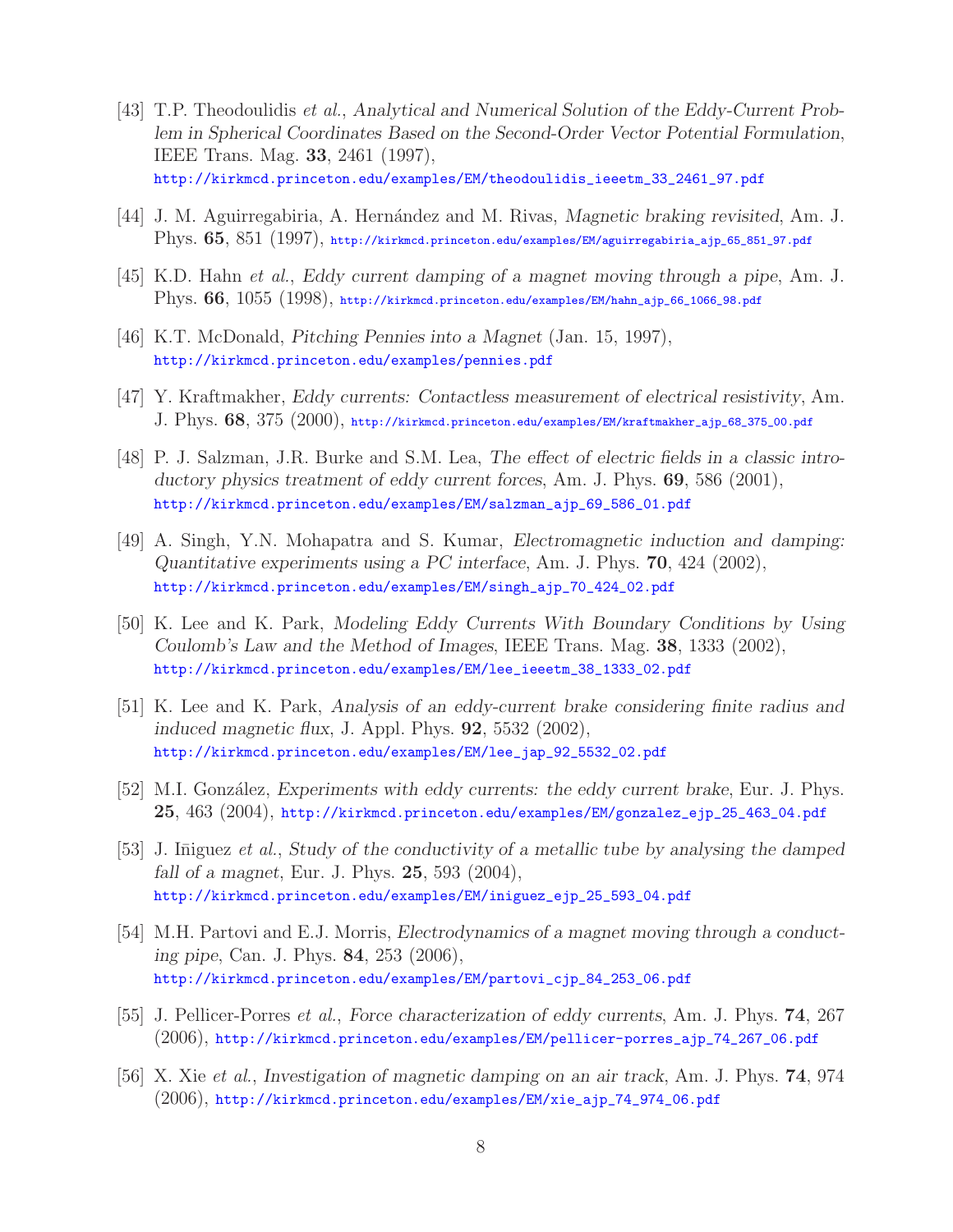- [57] Y. Levin, F.L. da Silveira and F. B. Rizzato, *Electromagnetic braking: A simple quantitative model*, Am. J. Phys. **74**, 815 (2006), http://kirkmcd.princeton.edu/examples/EM/levin\_ajp\_74\_815\_06.pdf
- [58] M.K. Roy, M.K. Harbola and H.C. Verma, *Demonstration of Lenzs law: Analysis of a magnet falling through a conducting tube*, Am. J. Phys. **75**, 728 (2007), http://kirkmcd.princeton.edu/examples/EM/roy\_ajp\_75\_728\_07.pdf
- [59] A. Garg, *Conductors in quasistatic electric fields*, Am. J. Phys. **76**, 615 (2008), http://kirkmcd.princeton.edu/examples/EM/garg\_ajp\_76\_615\_08.pdf
- [60] C.P. Bidinosti, E.M. Chappie and M.E. Hayden, *The sphere in a uniform rf fieldrevisited*, Con. Mag. Reson. **31B**, 191 (2007), http://kirkmcd.princeton.edu/examples/EM/bidinosti\_cmr\_31b\_191\_07.pdf
- [61] G. Ireson and J. Twidle, *Magnetic braking revisited: activities for the undergraduate laboratory*, Eur. J. Phys. **30**, 855 (2009), http://kirkmcd.princeton.edu/examples/EM/ireson\_ejp\_29\_745\_08.pdf
- [62] J. Iniguez *et al.*, The electromagnetic field in conductive slabs and cylinders submitted *to a harmonic longitudinal magnetic field*, Am. J. Phys. **77**, 1974 (2009), http://kirkmcd.princeton.edu/examples/EM/iniguez\_ajp\_77\_1074\_09.pdf
- [63] G. Donoso, C.L. Ladera and P. Martin, *Magnet fall inside a conductive pipe: motion and the role of the pipe wall thickness*, Eur. J. Phys. **30**, 855 (2009), http://kirkmcd.princeton.edu/examples/EM/donoso\_ejp\_30\_855\_09.pdf
- [64] N. Derby and S. Olbert, *Cylindrical magnets and ideal solenoids*, Am. J. Phys. **78**, 229 (2010), http://kirkmcd.princeton.edu/examples/EM/derby\_ajp\_78\_229\_10.pdf
- [65] G. Donoso, C.L. Ladera and P. Martin, *Damped fall of magnets inside a conducting pipe*, Am. J. Phys. **79**, 193 (2011), http://kirkmcd.princeton.edu/examples/EM/donoso\_ajp\_79\_193\_11.pdf
- [66] J.A. Molina-Bolivar and A.J. Abella-Palacios, *A laboratory activity on the eddy current brake*, Eur. J. Phys. **33**, 697 (2012), http://kirkmcd.princeton.edu/examples/EM/molina\_ejp\_33\_697\_12.pdf
- [67] A. Bonanno *et al.*, *Foucault dissipation in a rolling cylinder: a webcam quantitative study*, Eur. J. Phys. **32**, 419 (2011), http://kirkmcd.princeton.edu/examples/EM/bonanno\_ejp\_32\_419\_11.pdf
- [68] J. Lévêque *et al.*, *Eddy current in a rotating cylinder in a static field by a stochastic method*, Eur. Phys. J. Appl. Phys. **57**, 30901 (2011), http://kirkmcd.princeton.edu/examples/EM/leveque\_epjap\_57\_30901\_12.pdf
- [69] P. Onorato and A. De Ambrosis, *Magnetic damping: Integrating experimental and theoretical analysis*, Am. J. Phys. **80**, 27 (2012), http://kirkmcd.princeton.edu/examples/EM/onorato\_ajp\_80\_27\_12.pdf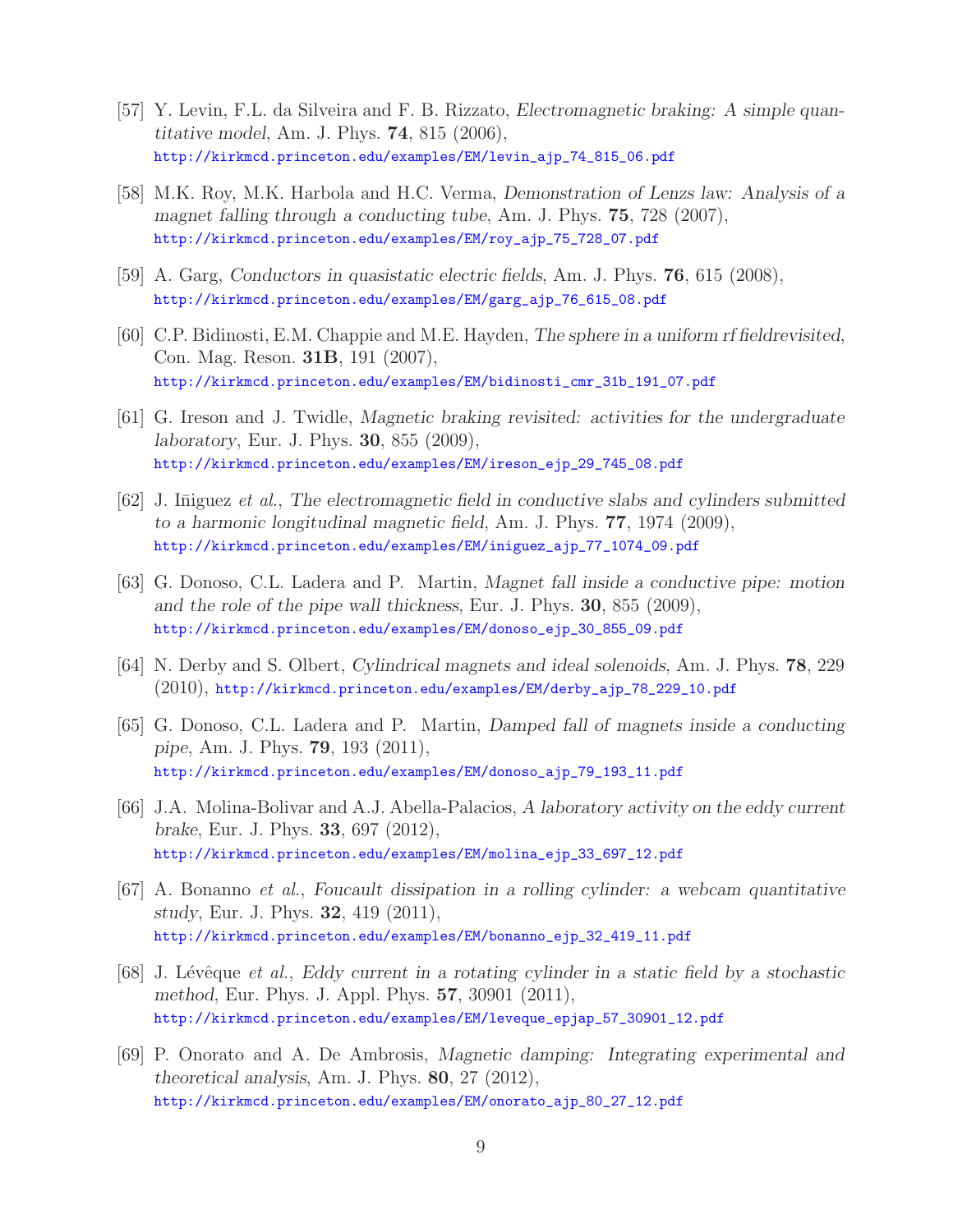- [70] R.P. Uhlig *et al.*, *Lorentz Force Eddy Current Testing: a Prototype Model*, J. Nond. Eval. **31**, 357 (2012), http://kirkmcd.princeton.edu/examples/EM/uhlig\_jne\_31\_357\_12.pdf
- [71] A. Muiznieks and I. Dudareva, *Quantitative analysis of the damping of magnet oscillations by eddy currents in aluminum foil*, Am. J. Phys. **80**, 804 (2012), http://kirkmcd.princeton.edu/examples/EM/muiznieks\_ajp\_80\_804\_12.pdf
- [72] F.G. Tomasel and M.C. Marconi, *Rolling magnets down a conductive hill: Revisiting a classic demonstration of the effects of eddy currents*, Am. J. Phys. **80**, 100 (2012), http://kirkmcd.princeton.edu/examples/EM/tomasel\_ajp\_80\_800\_12.pdf
- [73] C.L. Ladera and G. Donoso, *Oscillations of a springmagnet system damped by a conductive plate*, Eur. J. Phys. **34**, 1187 (2013), http://kirkmcd.princeton.edu/examples/EM/ladera\_ejp\_34\_1187\_13.pdf
- [74] M.A. Nurge *et al.*, *A slowly rotating hollow sphere in a magnetic field: First steps to de-spin a space object*, Am. J. Phys. **84**, 181 (2016), http://kirkmcd.princeton.edu/examples/EM/nurge\_ajp\_84\_181\_16.pdf
- [75] M.A. Nurge *et al.*, *A thick-walled sphere rotating in a uniform magnetic field: The next step to de-spin a space object*, Am. J. Phys. **85**, 596 (2017), http://kirkmcd.princeton.edu/examples/EM/nurge\_ajp\_85\_596\_17.pdf
- [76] A. Bonanno, G. Bozzo and P. Sapia, *An innovative experimental sequence on electromagnetic induction and eddy currents based on video analysis and cheap data acquisition*, Eur. J. Phys. **33**, 697 (2012), http://kirkmcd.princeton.edu/examples/EM/bonanno\_ejp\_38\_065203\_17.pdf
- [77] M.L. Honke and C.P. Bidinosti, *The metallic sphere in a uniform ac magnetic field: A simple and precise experiment for exploring eddy currents and non-destructive testing*, Am. J. Phys. **86**, 430 (2018), http://kirkmcd.princeton.edu/examples/EM/honke\_ajp\_86\_430\_18.pdf
- [78] M.A. Nurge, R.C. Youngquist and S.O. Starr, *Drag and lift forces between a rotating conductive sphere and a cylindrical magnet*, Am. J. Phys. **86**, 443 (2018), http://kirkmcd.princeton.edu/examples/EM/nurge\_ajp\_86\_443\_2018.pdf
- [79] H. Chebbi and D. Pr´emel, *The fast computation of eddy current distribution and probe response in homogenized composite material based on semi-analytical approach*, Eur. Phys. J. Appl. Phys. **89**, 10901 (2020), http://kirkmcd.princeton.edu/examples/EM/chebbi\_epjap\_89\_10901\_20.pdf
- [80] I.N. Gorbatyy and I.P. Zhura, *Eddy currents in multilayer coils*, Am. J. Phys. **89**, 284 (2021), http://kirkmcd.princeton.edu/examples/EM/gorbatyy\_ajp\_89\_284\_21.pdf
- [81] F. Behroozi, *Rotation of Spherical Magnet Falling Through a Slit Copper Pipe*, Phys. Teach. **59**, 243 (2021), http://kirkmcd.princeton.edu/examples/EM/behroozi\_pt\_59\_243\_21.pdf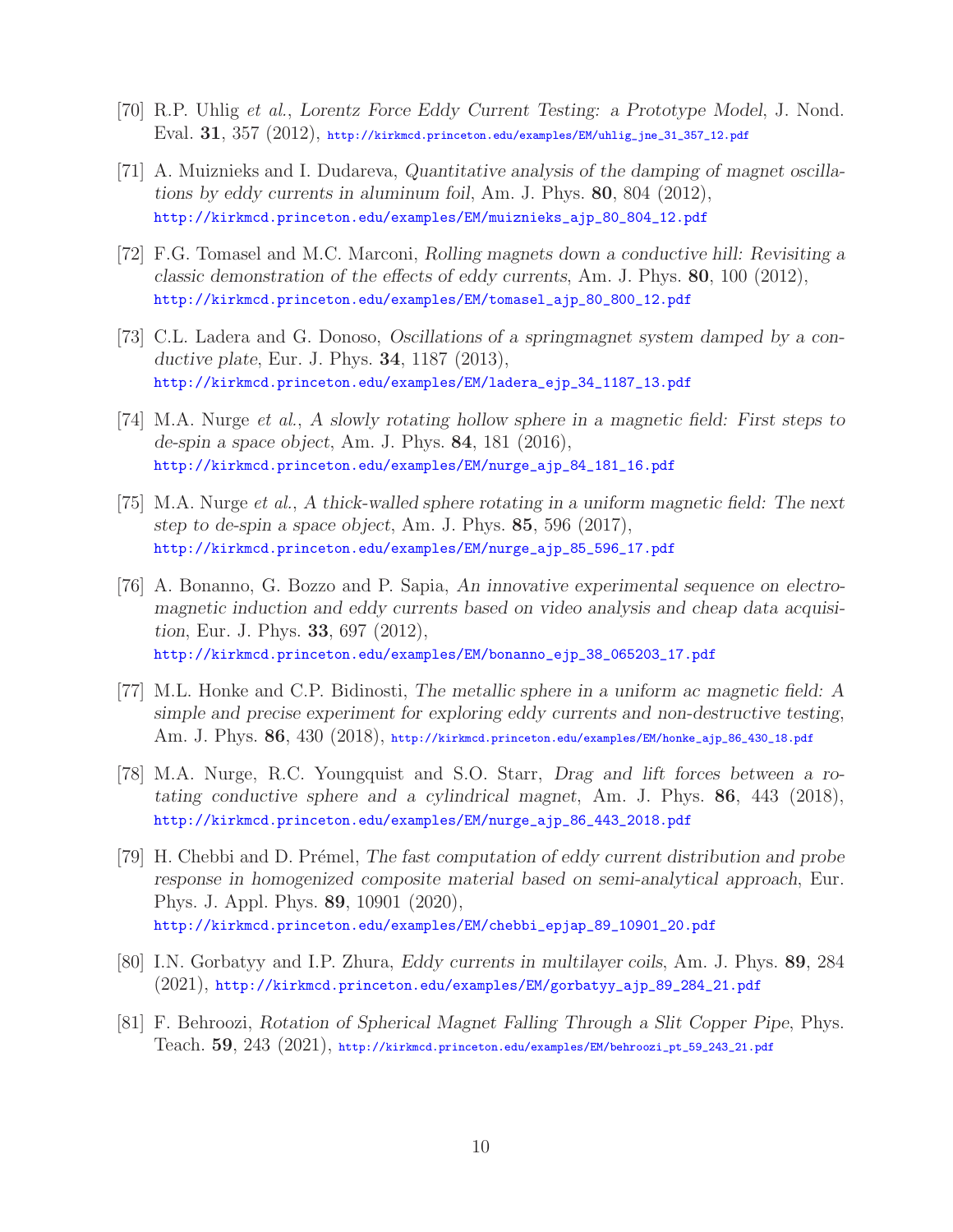#### **Refernces to Magnetic Levitation and Jumping Rings**

- [82] A.M. Amp`ere, *Sur une mouvelle Exp´erience lectro-magn´etique*, J. Phys. Chem. **93**, 447 (1821), p. 448, http://kirkmcd.princeton.edu/examples/EM/ampere\_jpc\_93\_447\_21.pdf
- [83] A. de la Rive *fils*, *Sur l' Action qu'exerce le globe terrestre sur une portion mobile du circuit volta¨ıque*, Ann. Chem. Phys. **21**, 24 (1822), p. 47, http://kirkmcd.princeton.edu/examples/EM/delarive\_acp\_21\_24\_22.pdf
- [84] E. Verdet, *Conferences du Physique*, Part 1 (Paris, 1872), Sec. 209, p. 357, http://kirkmcd.princeton.edu/examples/EM/verdet\_72\_pt1.pdf
- [85] C.V. Boys, *A Magneto-electric Phenomenon*, Proc. Phys. Soc. London **6**, 218 (1884), http://kirkmcd.princeton.edu/examples/EM/boys\_ppsl\_6\_218\_84.pdf Phil. Mag. **18**, 216 (1884), http://kirkmcd.princeton.edu/examples/EM/boys\_pm\_18\_216\_84.pdf
- [86] E. Thomson, *Novel Phenomena of Alternating Currents*, Electrician **19**, 104 (1887), http://kirkmcd.princeton.edu/examples/EM/thomson\_electrician\_19\_104\_87.pdf
- [87] J.A. Fleming, *Electro-Magnetic Repulsion*, Electrician **26**, 567, 601 (1891), http://kirkmcd.princeton.edu/examples/EM/fleming\_electrician\_26\_567\_91.pdf
- [88] J. Borgman, *Sur les actions m´ecaniques des courants variables*, Compes Rendus Acad. Sci. **110**, 233, 849 (1890), http://kirkmcd.princeton.edu/examples/EM/borgman\_cras\_110\_233\_90.pdf
- [89] G.T. Walker, *Repulsion and Rotation produced by Alternating Currents*, Phil. Trans. Roy. Soc. A **183**, 279 (1892), http://kirkmcd.princeton.edu/examples/EM/walker\_ptrsla\_183\_279\_92.pdf
- [90] S.P. Thompson, *Note on a Neglected Experiment of Amp`ere*, Proc. Phys. Soc. London **13**, 493 (1894), http://kirkmcd.princeton.edu/examples/EM/thompson\_ppsl\_13\_493\_94.pdf Phil. Mag. **39**, 534 (1895), http://kirkmcd.princeton.edu/examples/EM/thompson\_pm\_39\_534\_95.pdf
- [91] J.A. Fleming, *The Alternate Current Transformer in Theory and Practice*, Vol. 1 (Electrician, 1896), pp. 307-329, http://kirkmcd.princeton.edu/examples/EM/fleming\_96\_v1.pdf
- [92] F.T. Holmes, *Axial Magnetic Suspensions*, Rev. Sci. Instr. **8**, 444 (1937), http://kirkmcd.princeton.edu/examples/EM/holmes\_rsi\_8\_444\_37.pdf
- [93] W. Kemper, *Schwebende Aufh¨angung durch elektromagnetische Kr¨afte: eine M¨oglichkeit f¨ur eine grunds¨atzlich neue Fortbewegungsart*, Elek. Z. **59**, 391 (1938), http://kirkmcd.princeton.edu/examples/EM/kemper\_ez\_59\_391\_38.pdf
- [94] B.D. Bedford, L.H.B. Peer and L. Tonks, *The Electromagnetic Levitator*, Gen. Elec. Rev. **42**, 246 (1939), http://kirkmcd.princeton.edu/examples/EM/bedford\_ger\_42\_246\_39.pdf
- [95] E.C. Okress *et al.*, *Electromagnetic Levitation of Solid and Molten Metals*, J. Appl. Phys. **23**, 545 (1952), http://kirkmcd.princeton.edu/examples/EM/okress\_jap\_23\_545\_52.pdf
- [96] A.H. Boerdijk, *Technical Aspects of Levitation*, Phillips Res. Rep. **11**, 45 (1955), http://kirkmcd.princeton.edu/examples/EM/boerdijk\_prr\_11\_45\_56.pdf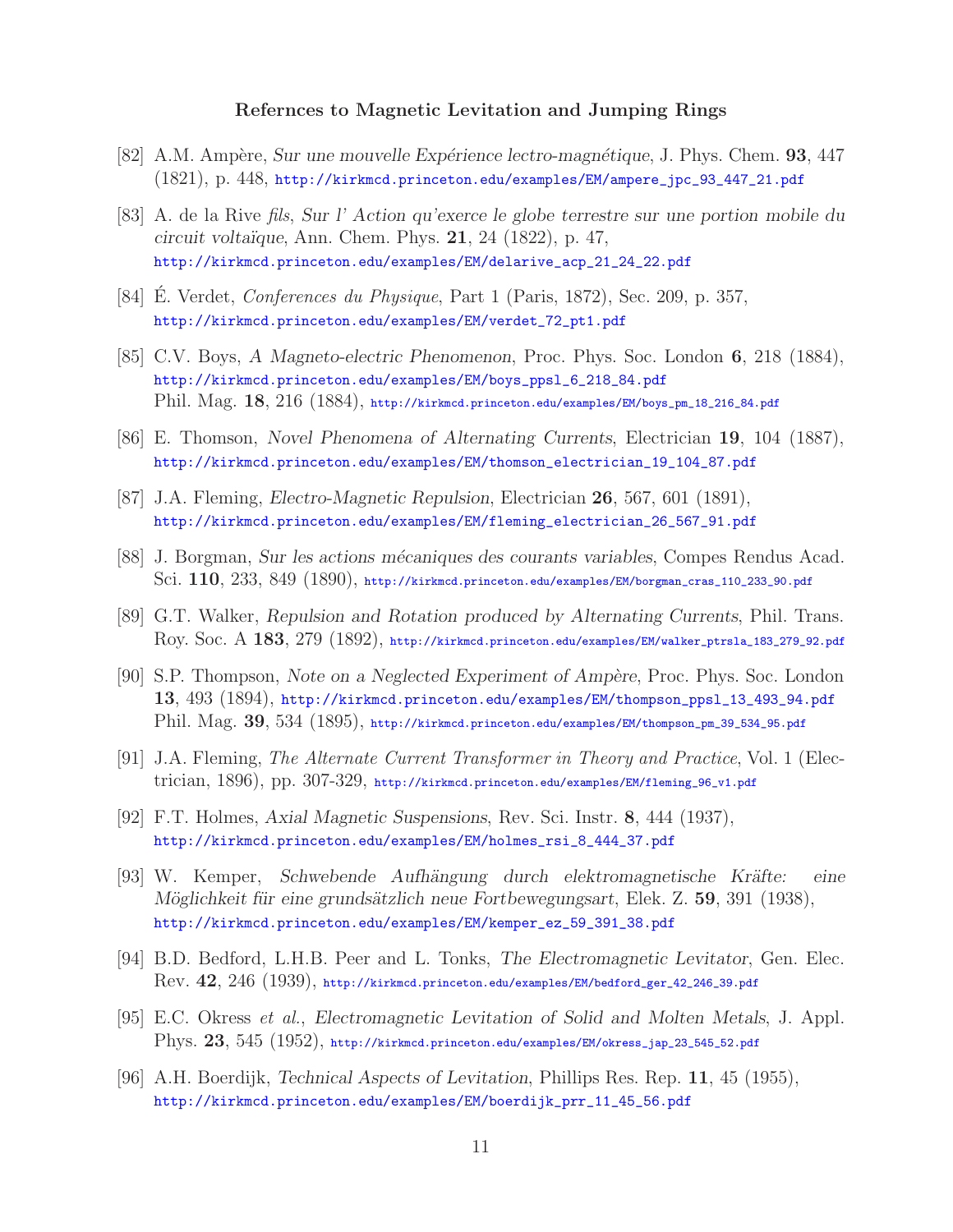- [97] W. Brisley and and B.S. Thornton, *Electromagnetic levitation calculations for axially symmetric systems*, Brit. J. Appl. Phys. **14**, 682 (1963), http://kirkmcd.princeton.edu/examples/EM/brisley\_bjap\_14\_682\_63.pdf
- [98] R.P. Feynman, R.B. Leighton and M. Sands, *The Feynman Lectures on Physics*, Vol. 2 (Addison-Wesley, 1964), sec. 16-2, https://www.feynmanlectures.caltech.edu/II\_16.html
- [99] H.E. White and H. Weltin, *Experimental Levitator*, Am. J. Phys. **31**, 925 (1963), http://kirkmcd.princeton.edu/examples/EM/white\_ajp\_31\_925\_63.pdf
- [100] E.R. Laithwaite, *Electromagnetic levitation*, Proc. IEE **112**, 2361 (1965), http://kirkmcd.princeton.edu/examples/EM/laithwaite\_piee\_112\_2361\_65.pdf
- [101] E.J. Churchill and J.D. Noble, *A demonstration of Lenz's law?* Am. J. Phys. **39**, 285 (1971), http://kirkmcd.princeton.edu/examples/EM/churchill\_ajp\_39\_285\_71.pdf
- [102] D.J. Sumner and A.K. Thakkrar, *Experiments with a 'jumping ring' apparatus*, Phys. Educ. **7**, 238 (1972), http://kirkmcd.princeton.edu/examples/EM/sumner\_pe\_7\_238\_72.pdf
- [103] W.R. Towler and J.W. Beams, *Magnetic suspension for lecture and classroom demonstrations*, Am. J. Phys. **39**, 285 (1971), http://kirkmcd.princeton.edu/examples/EM/towler\_ajp\_44\_478\_76.pdf
- [104] A.R. Quinton, *The ac repulsion demonstration of Elihu Thomson*. Phys. Teach. **17**, 42 (1979), http://kirkmcd.princeton.edu/examples/EM/quinton\_pt\_17\_40\_79.pdf
- [105] S.Y. Mak and K. Young, *Floating metal ring in an alternating magnetic field*, Am. J. Phys. **54**, 808 (1986), http://kirkmcd.princeton.edu/examples/EM/mak\_ajp\_54\_808\_86.pdf
- [106] P.J. Ford and R.A.L. Sullivan, *The jumping ring revisited*, Phys. Educ. **26**, 380 (1991), http://kirkmcd.princeton.edu/examples/EM/ford\_pe\_26\_380\_91.pdf
- [107] T.D. Rossing and J.R. Hull, *Magnetic Levitation*, Phys. Teach. **29**, 552 (1991), http://kirkmcd.princeton.edu/examples/EM/rossing\_pt\_29\_552\_97.pdf
- [108] E.R. Laithwaite, *Induction coil guns for hypervelocities*, IEE Proc. Elec. Power Appl. **142**, 215 (1995), http://kirkmcd.princeton.edu/examples/EM/laithwaite\_ieepepa\_142\_215\_95.pdf
- [109] J. Hall, *Forces on the Jumping Ring*, Phys. Teach. **35**, 80 (1997), http://kirkmcd.princeton.edu/examples/EM/hall\_pt\_35\_80\_97.pdf
- [110] C.S. Schneider and J.P. Ertel, *A classroom jumping ring*, Am. J. Phys. **66**, 686 (1998), http://kirkmcd.princeton.edu/examples/EM/schneider\_ajp\_66\_686\_98.pdf
- [111] N. Barry, *Dynamics of Jumping Rings and Collars*, Int. J. Elec. Eng. Ed. **35**, 357 (1998), http://kirkmcd.princeton.edu/examples/EM/barry\_ijeee\_35\_357\_98.pdf
- [112] N. Barry, *Elihu Thomson's Jumping Ring in a Levitated Closed-Loop Control Experiment*, IEEE Trans. Ed. **42**, 72 (1999), http://kirkmcd.princeton.edu/examples/EM/barry\_ieeete\_42\_72\_99.pdf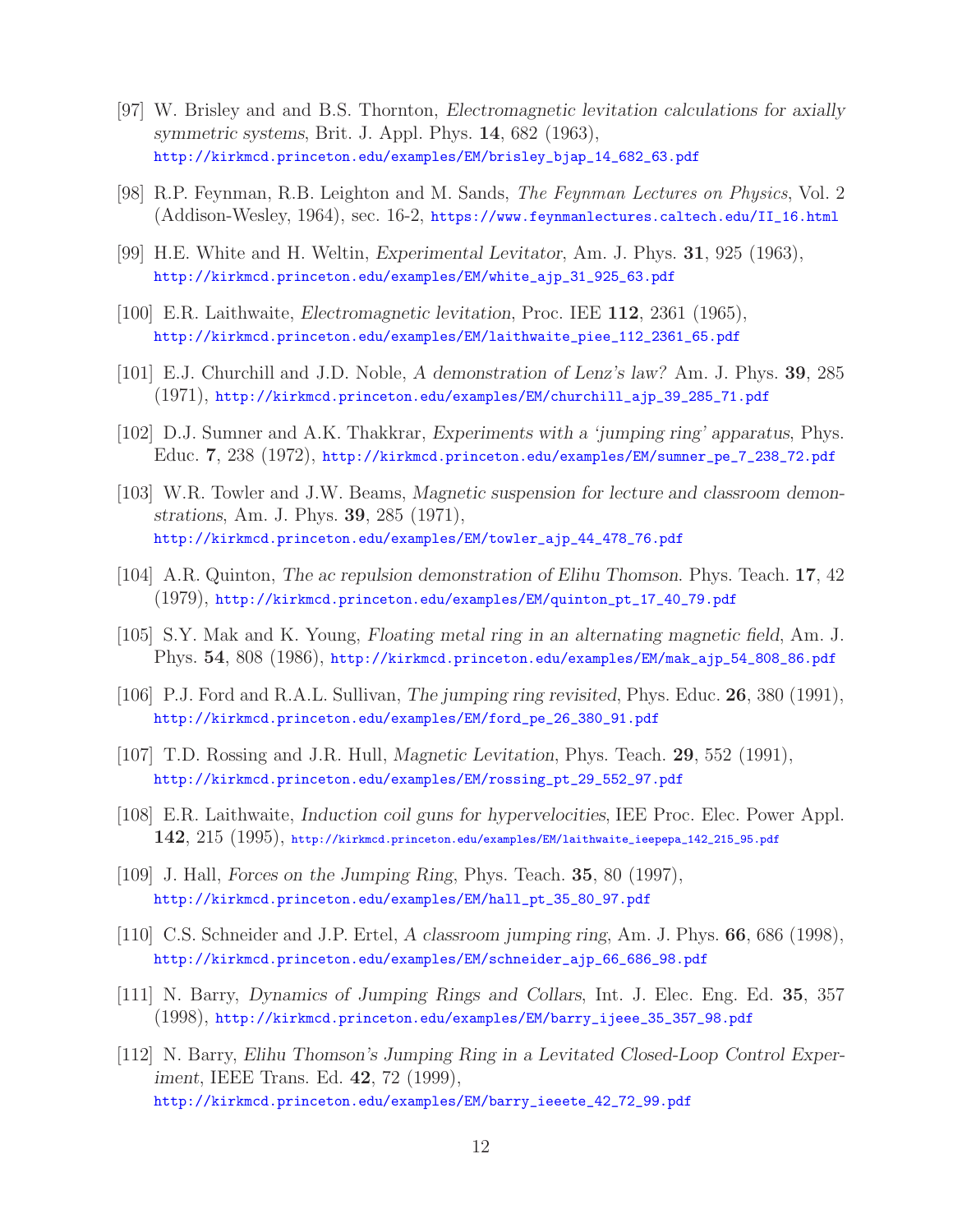- [113] P.J.H. Tjossem and V. Cornejo, *Measurements and mechanisms of Thomsons jumping ring*, Am. J. Phys. **68**, 238 (2000), http://kirkmcd.princeton.edu/examples/EM/tjossem\_ajp\_68\_238\_00.pdf
- [114] P. Tanner *et al.*, *A pulsed jumping ring apparatus for demonstration of Lenz's law*, Am. J. Phys. **69**, 911 (2001), http://kirkmcd.princeton.edu/examples/EM/tanner\_ajp\_69\_911\_01.pdf
- [115] A. McAlexander, *PSSC Turbo Ring Flinger*, Phys. Teach. **43**, 613 (2005), http://kirkmcd.princeton.edu/examples/EM/mcalexander\_pt\_43\_613\_05.pdf
- [116] H.M. Aguilar, *Magnetic Levitation and Newton's Third Law*, Phys. Teach. **45**, 278 (2007), http://kirkmcd.princeton.edu/examples/EM/aguilar\_pt\_45\_278\_07.pdf
- [117] J.M. Bostock-Smith, *The jumping ring and Lenz's law–an analysis*, Phys. Educ. **43**, 265 (2008), http://kirkmcd.princeton.edu/examples/EM/bostock\_pe\_43\_265\_08.pdf
- [118] R.N. Jeffery and F. Amiri, *The Phase Shift in the Jumping Ring*, Phys. Teach. **46**, 350 (2008), http://kirkmcd.princeton.edu/examples/EM/jeffery\_pt\_46\_350\_08.pdf
- [119] M. Baylie *et al.*, *The jumping ring experiment*, Phys. Ed. **44**, 27 (2009), http://kirkmcd.princeton.edu/examples/EM/baylie\_pe\_44\_27\_09.pdf
- [120] P.J.H. Tjossem and E.C. Brost, *Optimizing Thomsons jumping ring*, Am. J. Phys. **79**, 353 (2011), http://kirkmcd.princeton.edu/examples/EM/tjossem\_ajp\_79\_353\_11.pdf
- [121] J. Taweepong, K. Thamaphat and S. Limsuwan, *Jumping ring experiment: effect of temperature, non-magnetic material and applied current on the jump height*, Proc. Eng. **32**, 982 (2012), http://kirkmcd.princeton.edu/examples/EM/taweepong\_pe\_32\_982\_12.pdf
- [122] F. Waschke, A. Strunz and J.-P. Meyn, *A safe and effective modification of Thomson's jumping ring experiment*, Eur. J. Phys. **33**, 1625 (2012), http://kirkmcd.princeton.edu/examples/EM/waschke\_ejp\_33\_1625\_12.pdf
- [123] A. Zangwill, *Modern Electrodynamics* (Cambridge U. Press, 2012), Appl. 14.7, p. 492, http://kirkmcd.princeton.edu/examples/EM/zangwill\_em\_12.pdf
- [124] G. Donoso and C.L. Ladera, *The naked toy model of a jumping ring*, Eur. J. Phys. **35**, 015002 (2014), http://kirkmcd.princeton.edu/examples/EM/donoso\_ejp\_35\_015002\_14.pdf
- [125] C.L. Ladera and G. Donoso, *Unveiling the physics of the Thomson jumping ring*, Am. J. Phys. **83**, 341 (2015), http://kirkmcd.princeton.edu/examples/EM/ladera\_ajp\_83\_341\_15.pdf
- [126] R.N. Jeffery and F. Amiri, *DC-Powered Jumping Ring*, Phys. Teach. **54**, 112 (2016), http://kirkmcd.princeton.edu/examples/EM/jeffery\_pt\_54\_112\_16.pdf
- [127] T. Foster *et al.*, *A New Version of an Old Demonstration Experiment Using the Elihu Thomson Jumping Ring Apparatus*, Phys. Teach. **54**, 488 (2016), http://kirkmcd.princeton.edu/examples/EM/foster\_pt\_54\_488\_16.pdf